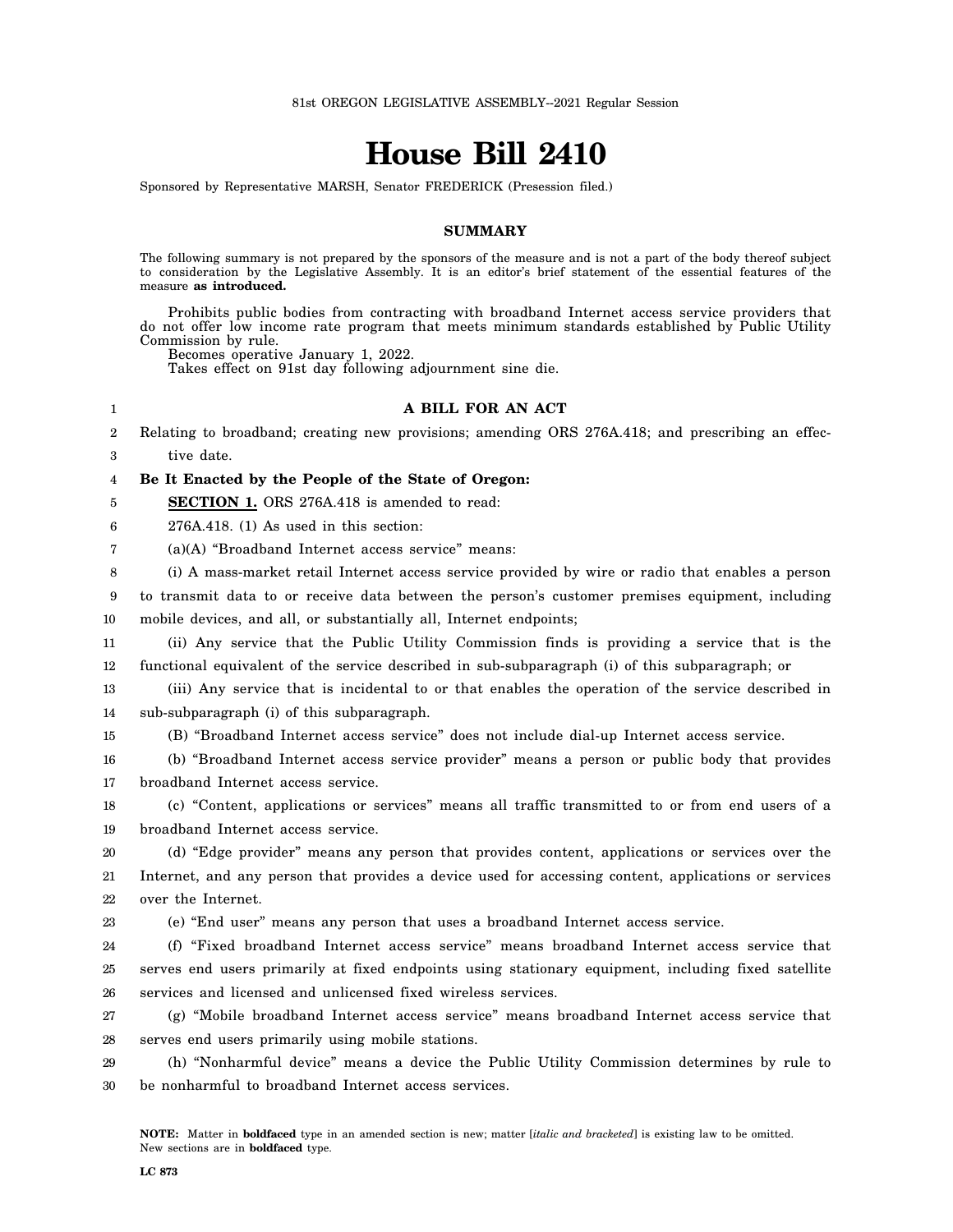#### HB 2410

1 2 3 4 (i) "Paid prioritization" means a broadband Internet access service provider's management of its network to directly or indirectly favor some traffic over other traffic, including through traffic shaping, prioritization, resource reservation or other forms of preferential traffic management, either in exchange for consideration from a third party or to benefit an affiliated entity.

(j) "Public body" means a public body, as defined in ORS 174.109, in this state.

6 7 8 9 (2) For the purposes of this section, a public body contracts with a broadband Internet access service provider if the public body procures, or provides funding for the procurement of, broadband Internet access service, including fixed broadband Internet access service or mobile broadband Internet access service, from the broadband Internet access service provider.

10 11 (3) A public body may not contract with a broadband Internet access service provider that, at any time on or after January 1, 2019:

12 (a) Engages in paid prioritization;

5

13 (b) Blocks lawful content, applications or services or nonharmful devices;

14 15 (c) Impairs or degrades lawful Internet traffic for the purpose of discriminating against or favoring certain Internet content, applications or services or the use of nonharmful devices;

16 17 18 (d) Unreasonably interferes with or unreasonably disadvantages an end user's ability to select, access and use the broadband Internet access service or lawful Internet content, applications or services or devices of the end user's choice; or

19 20 (e) Unreasonably interferes with or unreasonably disadvantages an edge provider's ability to make devices or lawful content, applications or services available to end users.

21 22 23 24 **(4) A public body may not contract with a broadband Internet access service provider that, at any time after January 1, 2022, does not offer to qualifying end users a low income rate program that meets minimum standards established by the Public Utility Commission by rule.**

25 26 [*(4)*] **(5)** Notwithstanding [*subsection (3)*] **subsections 3 and 4** of this section, a public body may contract with a broadband Internet access service provider that:

27 28 (a) Is the sole provider of fixed broadband Internet access service to the geographic location subject to the contract;

29 30 31 (b) Engages in any of the activities described in subsection (3) of this section in the process of addressing copyright infringement or other unlawful activity or the needs of emergency communications, law enforcement, public safety or national security authorities;

32 33 34 (c) Engages in paid prioritization if the Public Utility Commission determines that the broadband Internet access service provider's paid prioritization provides significant public interest benefits and does not harm the open nature of the provided broadband Internet access service;

35 36 37 38 (d) Engages in any activities described in subsection (3)(b) to (d) of this section if the Public Utility Commission determines that the broadband Internet access service provider's engagement in the activity is reasonable network management. An activity is reasonable network management if the activity:

39 (A) Has a technical network management justification;

40 (B) Does not include other business practices; and

41 42 43 (C) Is narrowly tailored to achieve a legitimate network management purpose, taking into account the particular network architecture and technology of the broadband Internet access service; or

44 45 (e) Engaged in any of the activities described in subsection (3) of this section at any time on or after January 1, 2019, if: